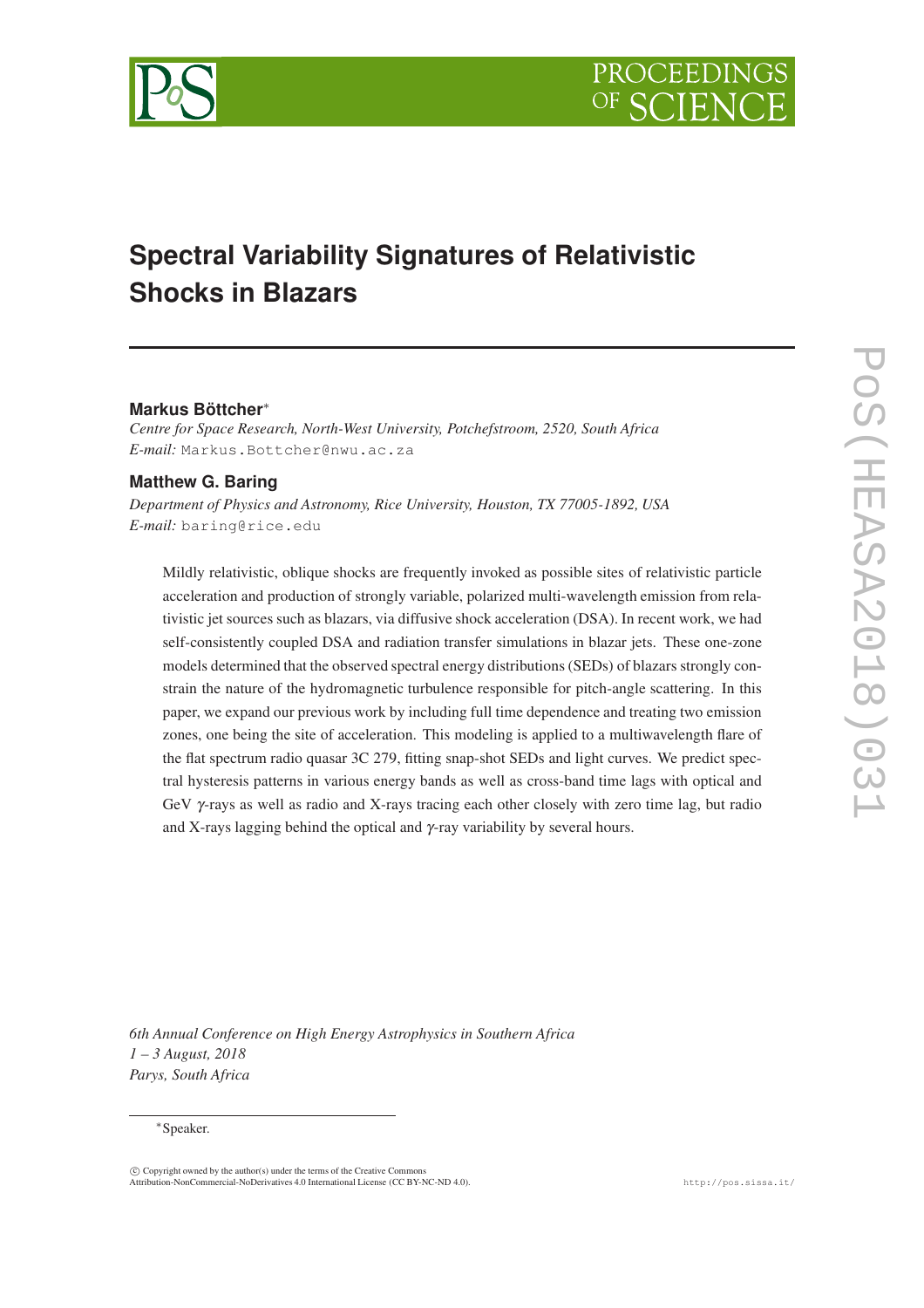#### 1. Introduction

Relativistic, oblique shocks have long been considered as one of the leading contenders for the sites of relativistic particle acceleration in relativistic jet sources, such as blazars and gamma-ray bursts, resulting in the observed rapidly variable, often highly polarized multi-wavelength (MW) emission. The dominant particle acceleration mechanism at such shocks is referred to as diffusive shock acceleration (DSA). Particle acceleration results from repeated shock crossings of particles gyrating along large-scale ordered magnetic fields. The reversal of particle momenta *p* along magnetic field lines is facilitated by diffusive pitch-angle scatterings (PAS). Several theoretical studies of particle acceleration at relativistic shocks (e.g.,  $[18, 13, 14, 25]$ ) have shown that this process can result in a wide variety of spectral indices. Such studies of the particle acceleration mechanism, however, usually do not consider the resulting radiative signatures in a self-consistent manner.

On the other hand, models focusing on the multi-zone radiative transfer problem for internalshock models of blazars (e.g., [19, 24, 22, 20, 23, 15, 7, 17, 10, 11]) do not typically address the details of particle acceleration, but assume an ad-hoc injection of purely non-thermal relativistic particles, usually with a truncated power-law distribution in energy. In recent work [3], we coupled the Monte Carlo (MC) simulations of DSA of Summerlin & Baring [25] with radiative transfer routines of Böttcher et al. [8]. This provided, for the first time, a consistent description of the DSA process and its radiative signatures in mildly relativistic, oblique shocks in blazar jets. Fits to spectral energy distributions (SEDs) of three blazars indicated the need for a strongly energydependent PAS diffusive mean-free path  $\lambda_{\text{pas}} \propto p^{\alpha}$ , with  $\alpha \sim 2 - 3$  required, depending on the type of blazar considered. This may be considered as evidence of hydromagnetic turbulence levels gradually decreasing with increasing distance from the shock [3, 9].

In this work, we present an extension of the DSA + radiaton-transfer model of [3], including full time variability. We thus make predictions for time-dependent snap-shot SEDs and multiwavelength light curves which can be further analyzed to predict multi-wavelength spectral hysteresis patterns and inter-band time lags. In Section 2, we describe our model setup and the numerical scheme we developed for simulating time-dependent DSA and radiation transfer in internal shocks in blazars. The application to a multi-wavelength flare of 3C 279 is presented in Section 3, yielding fairly good MW spectral fits and distinctive temporal characteristics.

#### 2. Setup and Numerical Scheme

Our time-dependent shock-acceleration and radiation-transfer simulations are based on the premise that a DSA-type particle acceleration mechanism is at work in the high-energy emission region of a blazar jet at all times. A quiescent state is established through a balance between time-independent DSA in a small acceleration zone and radiative cooling and escape of particles in a larger radiation zone of length  $\ell_{rad}$ , which is identified with the high-energy emission region, as described in detail in [3]. Variability arises from the passage of a mildly relativistic shock through the density and magnetic field structures in the high-energy emission region, nominally on an observed time scale  $\Delta t_{obs} = (\ell_{rad}/v_s)(1+z)/\delta$ . Here  $v_s$  is the shock velocity in the co-moving frame of the jet material, *z* is the cosmological redshift of the source, and  $\delta$  is the Doppler factor arising from the bulk motion of the jet material with respect to the observer.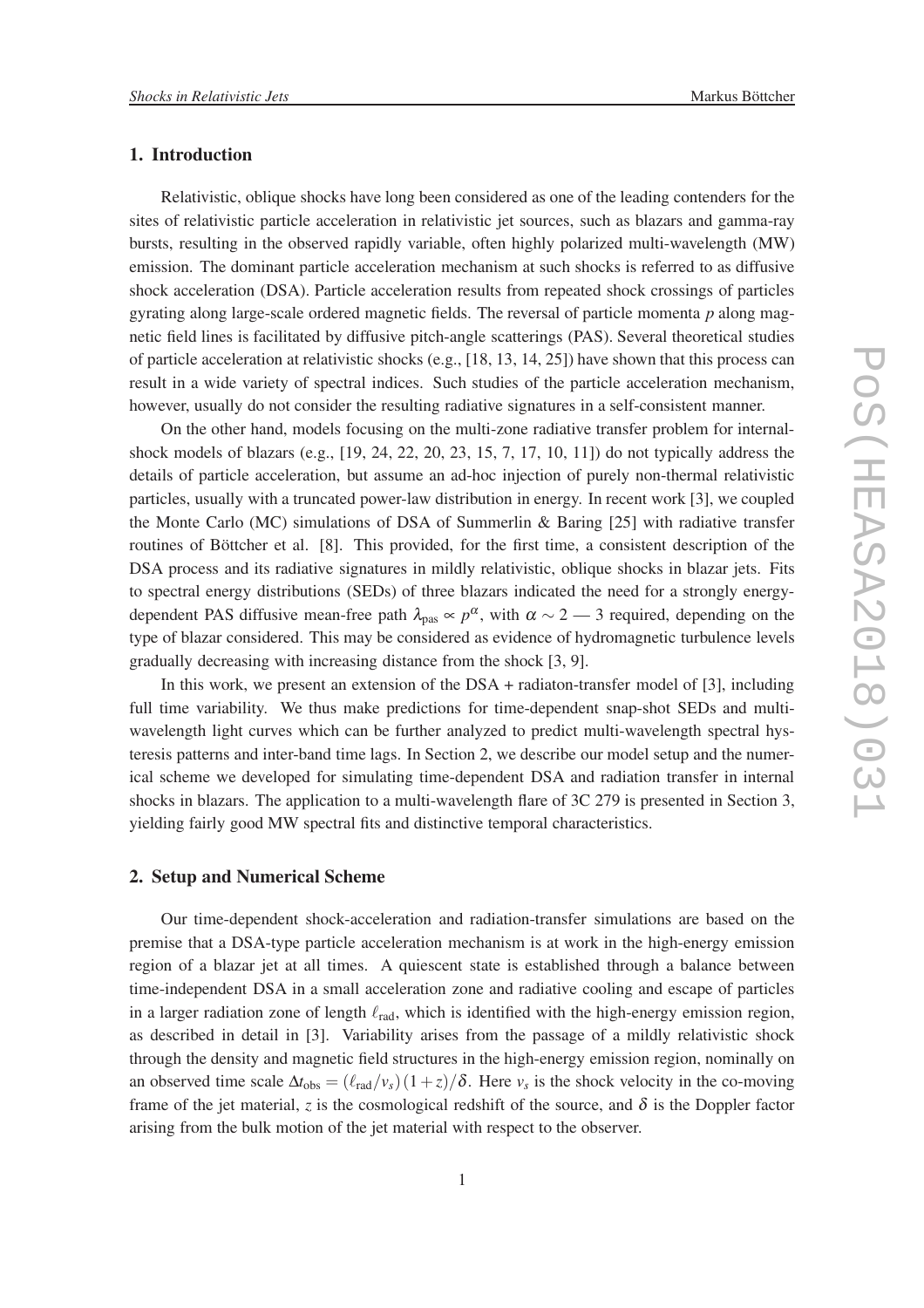The thermal + non-thermal particle distributions resulting from DSA have been evaluated using the Monte Carlo (MC) code of [25]. In the DSA scenario, the Fermi-I acceleration process that includes episodes of shock drift energization is facilitated by stochastic PAS of charges spiraling along magnetic field lines. PAS is parameterized through the corresponding mean-free path  $\lambda_{\text{pas}}$ as an energy-dependent multiple  $\eta(p)$  of the particle's gyro radius,  $r_g = pc/(qB)$ , where p is the particle's momentum, such that  $\lambda_{\text{pas}} = \eta(p) r_g$ . The energy dependence of the mean-free-path parameter  $\eta$  is defined as a power-law in the particle's momentum,  $\eta(p) = \eta_1 p^{\alpha-1}$ , so that  $\lambda_{\text{pas}} \propto p^{\alpha}$ 

and  $\eta_1$  describes the mean free path in the non-relativistic limit,  $\gamma \rightarrow 1$ . The MC simulations of [25] illustrate that DSA leads to a non-thermal power-law tail of relativistic particles which have been accelerated out of the remaining thermal pool. A high-energy cut-off ( $\gamma_{\text{max}}$ ) of the non-thermal particle spectra results from the balance of the acceleration time scale  $t_{\text{acc}}(\gamma_{\text{max}}) = \eta(\gamma_{\text{max}}) t_{\text{gyr}}(\gamma_{\text{max}})$  with the radiative energy loss time scale. If synchrotron losses dominate,  $\gamma_{\text{max}} \propto B^{-1/2}$ . This will lead to a synchrotron peak energy  $E_{sy} \sim 240 \delta \eta^{-1} (\gamma_{\text{max}})$  MeV. Notably, this synchrotron peak energy is independent of the magnetic field *B*, as  $E_{sy} \propto B \gamma_{\text{max}}^2$ . Blazars typically show synchrotron peaks in the IR to soft X-rays. In order to reproduce these, the pitch angle scattering mean-free-path parameter  $\eta(\gamma_{\text{max}})$  has to assume values of  $\sim 10^4 - 10^8$ . However, [25] have shown that  $\eta_1$  must be significantly smaller than this value in order to obtain efficient injection of particles out of the thermal pool into the non-thermal acceleration process. From these arguments we can infer that  $\eta(\gamma)$  must be strongly energy dependent [3].

The DSA-generated thermal + non-thermal electron spectra serve as a particle injection term into simulations of subsequent radiative cooling of the electrons. As relevant radiative mechanisms, synchrotron radiation in a tangled magnetic field, synchrotron self-Compton (SSC) radiation, and Compton scattering of external radiation fields (external Compton = EC) on various plausible target photon fields are taken into account in our simulations. Particles may also leave the emission region on a time scale parameterized as a multiple of the light-crossing time scale of the emission region,  $t_{\text{esc}} = \eta_{\text{esc}} \ell_{\text{rad}}/c$ . Figure 1 shows the energy dependence of the relevant time scales for the steady state generated to describe the quiescent-state multi-wavelength emission of 3C 279 (see Section 3). DSA will be effective up to an energy  $\gamma_{\text{max}}$ , where the radiative cooling time scale becomes shorter than the acceleration time scale. Figure 1 shows that for almost all particles at lower energies,  $\gamma < \gamma_{\text{max}}$ , the acceleration time scale is many orders of magnitude shorter than the radiative cooling and/or or escape timescales. Thus, numerically, DSA may be well represented as instantaneous injection of relativistic particles at a (time-dependent) rate  $Q_e(\gamma_e, t)$  [cm<sup>-3</sup> s<sup>-1</sup>], which is then followed by evolution on the radiative and escape time scales.

The evolution of the electron distribution is simulated by numerically solving a Fokker-Planck equation of the form

$$
\frac{\partial n_e(\gamma_e, t)}{\partial t} = -\frac{\partial}{\partial \gamma_e} \Big( \dot{\gamma}_e n_e[\gamma_e, t] \Big) - \frac{n_e(\gamma_e, t)}{t_{\text{esc},e}} + Q_e(\gamma_e, t) \tag{2.1}
$$

using an implicit scheme as described in [6]. Here,  $\gamma_e$  represents the combined radiative energy loss rate of the electrons, and all quantities are in the co-moving frame of the emission region. Radiation transfer is being handled by forward evolution of a continuity equation for the photons,

$$
\frac{\partial n_{\rm ph}(\varepsilon, t)}{\partial t} = \frac{4\pi j_{\varepsilon}}{\varepsilon m_{\varepsilon}c^2} - c\,\kappa_{\varepsilon}\,n_{\rm ph}(\varepsilon, t) - \frac{n_{\rm ph}(\varepsilon, t)}{t_{\rm esc, ph}}\quad ,\tag{2.2}
$$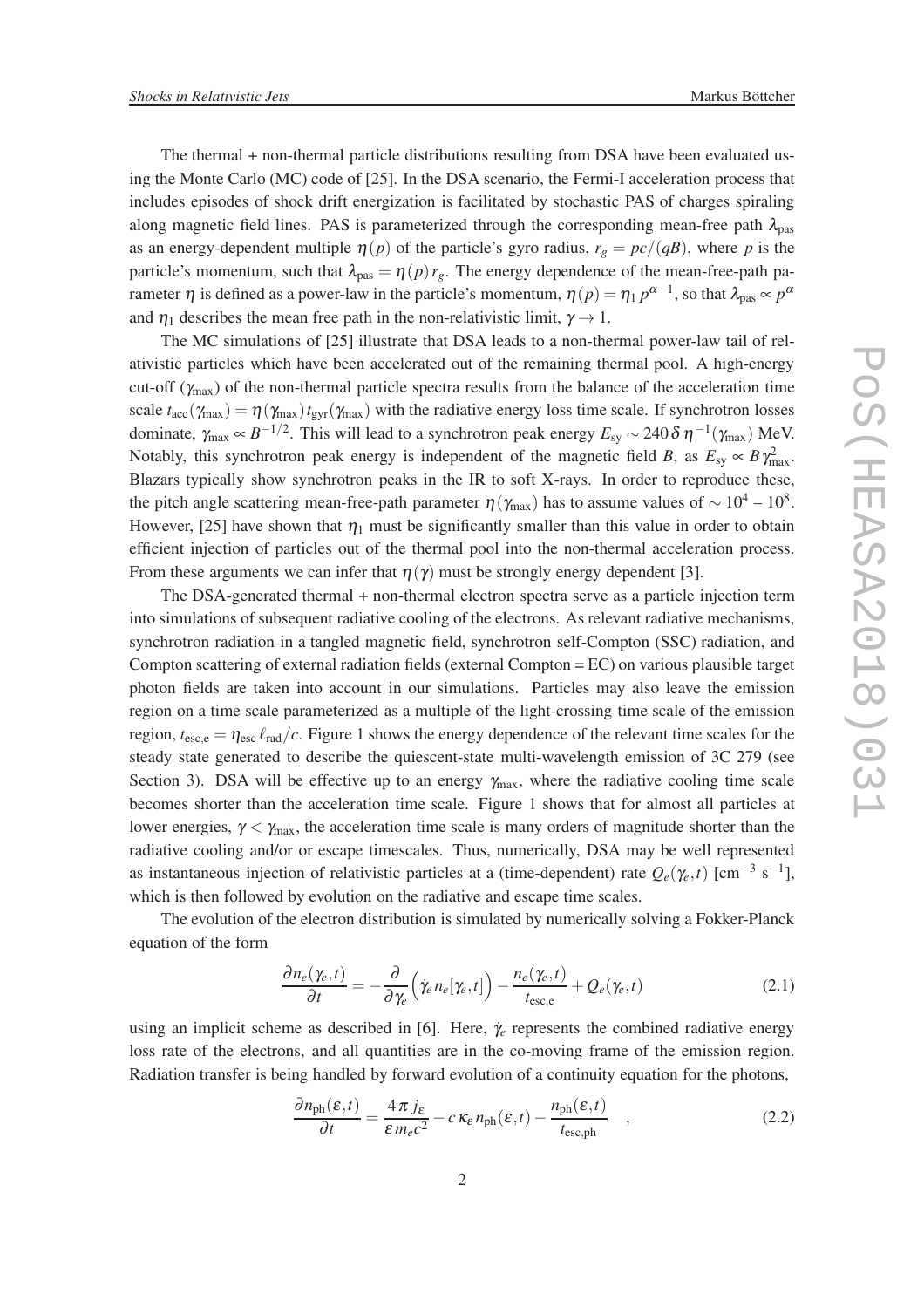where  $\iota_{\varepsilon}$  and  $\kappa_{\varepsilon}$  are the emissivity and absorption coefficient, respectively,  $\varepsilon = h\nu/(m_e c^2)$  is the dimensionless photon energy, and  $t_{\text{esc},ph}$  is the photon escape time scale,  $t_{\text{esc},ph} = (4/3) \ell_{\text{rad}}/c$  for a spherical geometry [4]. Radiative processes are evaluated using the routines of [8]. The observed flux is provided by the escaping photons, such that

$$
VF_{V}^{\text{obs}}(V_{\text{obs}}, t_{\text{obs}}) = \frac{\varepsilon^{2} m_{e} c^{2} n_{\text{ph}}(\varepsilon, t) \, \delta^{4} V_{\text{rad}}}{4 \pi \, d_{L}^{2} \left( 1 + z \right) t_{\text{esc,ph}}}
$$
\n
$$
(2.3)
$$

where  $\varepsilon = (1+z)\varepsilon_{obs}/\delta$  and  $V_{rad} \approx (4/3)\pi \ell_{rad}^3$  is the co-moving volume of the emission region, and jet-frame and observer time intervals are related through  $\Delta t_{\rm obs} = \Delta t (1+z)/\delta$ .

Our code produces snap-shot SEDs and multi-wavelength light curves at pre-specified frequencies. It also extracts local spectral indices at the same frequencies for each time step, for the purpose of plotting hardness-intensity diagrams. Correlations between the light curves at different frequencies and possible inter-band time lags are evaluated using the Discrete Correlation Function analysis [12]. For each flare simulation, we first let the code run until it reaches a stable equilibrium with the quiescent-state parameters. An individual flaring event is then simulated by changing various input parameters with a step function in time for the duration  $\Delta t = \ell_{\text{rad}}/v_s$ .



Figure 1: *Left panel*: Relevant acceleration (purple), radiative cooling (black, pink, blue, brown, red see legend), dynamical (green dashed) and escape (light green) time scales for electrons in the simulated quiescent-state equilibrium configuration for 3C 279 (see Section 3). *Right panel*: Snap-shot SEDs of 3C279 during 2013 – 2014. Data are from [16]. Green curves illustrate the spectral evolution during the rising part of the simulated Flare C; yellow curves show the evolution during the decaying part. See text for details.

## 3. Application to 3C 279

As an application of our code, we provide a fit to a multi-wavelength flare of the well-known Flat Spectrum Radio Quasar 3C 279. Hayashida et al. [16] identified several individual flaring episodes in  $2013 - 2014$ . For the purpose of this study we select Flare C, which showed simultaneous flaring in the optical, X-ray, and γ-rays and may therefore well be represented by an increase in the particle injection luminosity, plausibly caused by an internal shock in the jet of 3C 279. The characteristic time scale of short-term flares of 3C 279 during the 2013 – 2014 period (includng Flare C) is  $\Delta t_{obs} \sim 1$  day. With a typical Doppler factor of  $\delta = 15$ , a redshift of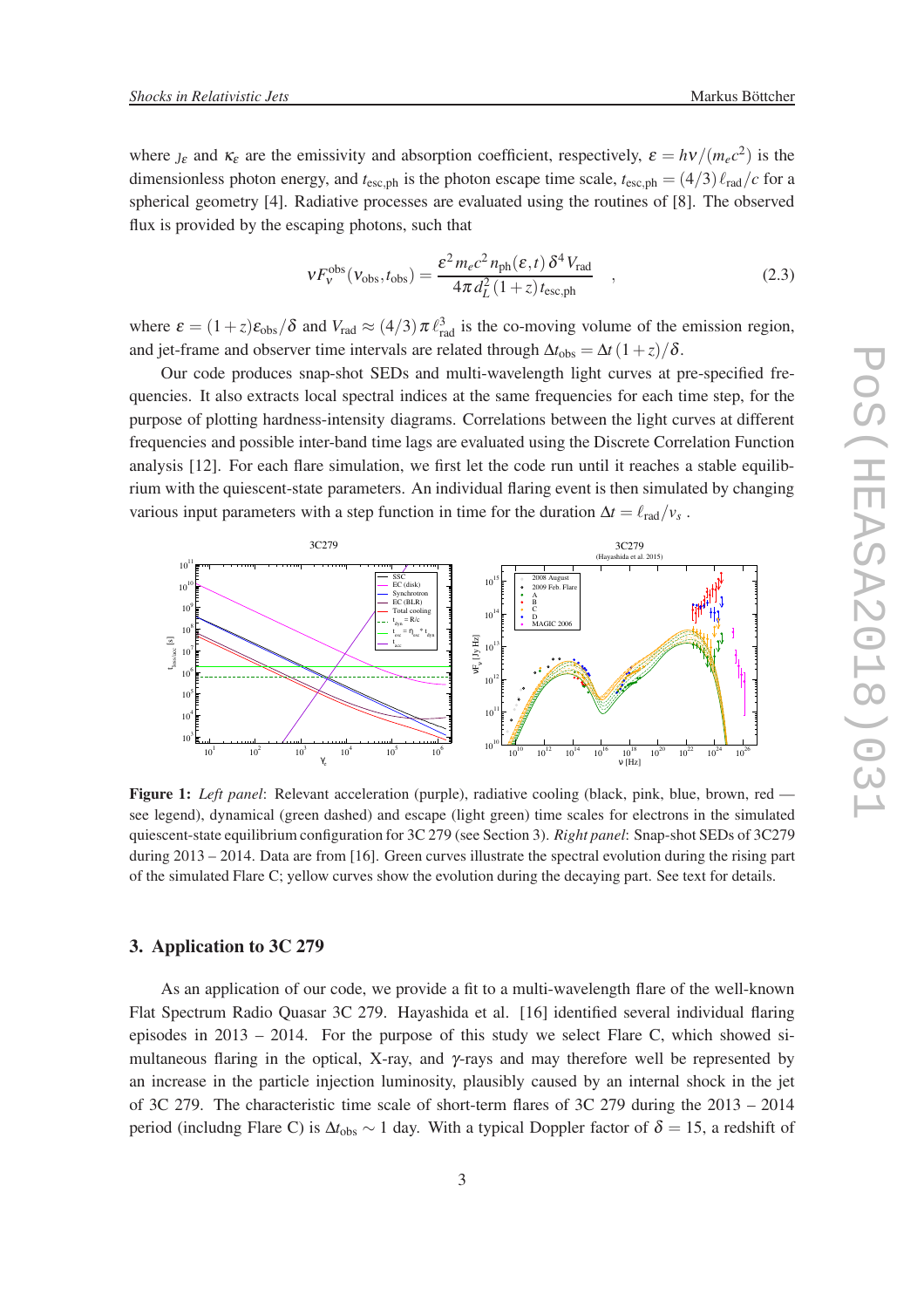| Parameter                                   | Value                                                              |
|---------------------------------------------|--------------------------------------------------------------------|
| Quiescent electron injection luminosity     | $L_{\text{inj},\text{qu}} = 1.1 \times 10^{43} \text{ erg s}^{-1}$ |
| Flaring electron injection luminosity       | $L_{\text{inj,fl}} = 5.0 \times 10^{43} \text{ erg s}^{-1}$        |
| Emission region size                        | $\ell_{\rm rad} = 1.8 \times 10^{16}$ cm                           |
| Jet-frame magnetic field                    | $B = 0.65$ G                                                       |
| Escape time scale parameter                 | $\eta_{\rm esc}=3$                                                 |
| Pitch-angle scattering m.f.p. parameter     | $\eta_1 = 100$                                                     |
| Pitch-angle scattering m.f.p. scaling index | $\alpha = 3$                                                       |
| Bulk Lorentz factor                         | $\Gamma = \delta = 15$                                             |
| Accretion-disk luminosity                   | $L_d = 6 \times 10^{45}$ erg s <sup>-1</sup>                       |
| Distance of active region from BH           | $z_i = 0.1$ pc                                                     |
| External radiation field energy density     | $u_{\text{ext}} = 4 \times 10^{-4} \text{ erg cm}^{-3}$            |
| External radiation field BB temperature     | $T_{\rm ext} = 300$ K.                                             |

Table 1: Parameters for the model fit to 3C 279.

*z* = 0.536, and a mildly relativistic shock with *v<sup>s</sup>* ∼ 0.7 c, this implies a size of the active region of  $\ell_{\rm rad} \sim 1.8 \times 10^{16}$  cm. We assume a viewing angle of  $\theta_{\rm obs} \approx 1/\Gamma$ , so that  $\delta \approx \Gamma = 15$ .

Both the direct accretion-disk radiation field and an isotropic external radiation field are needed to model the γ-ray spectrum of 3C 279. The latter is assumed to be dominated by the dust-torus radiation field, which is approximated as a thermal blackbody at a temperature of  $T_{ext} = 300$  K. The most relevant parameters are listed in Table 1. The quiescent state fit is illustrated by the solid green line in Fig. 1. We find that it can be well described with an electron injection spectrum produced by DSA with a pitch-angle scattering mean free path scaling as  $\lambda_{\text{pas}} = 100 r_g p^2$ , i.e.,  $\lambda_{\text{pas}} \propto p^3$ . Based on the competition of acceleration and cooling time scales, as illustrated in Fig. 1, electrons are accelerated up to a maximum energy of  $\gamma_{\text{max}} = 2.4 \times 10^3$ .



Figure 2: *Left:* Multi-wavelength light curves extracted from the simulation illustrated in Fig. 1. *Right:* Discrete cross correlation functions evaluated from the light curves shown in the left panel.

For the evolutionary model of flare C, the only parameter changed to produce the flare is the electron injection luminosity, corresponding to a larger number of electrons accelerated per unit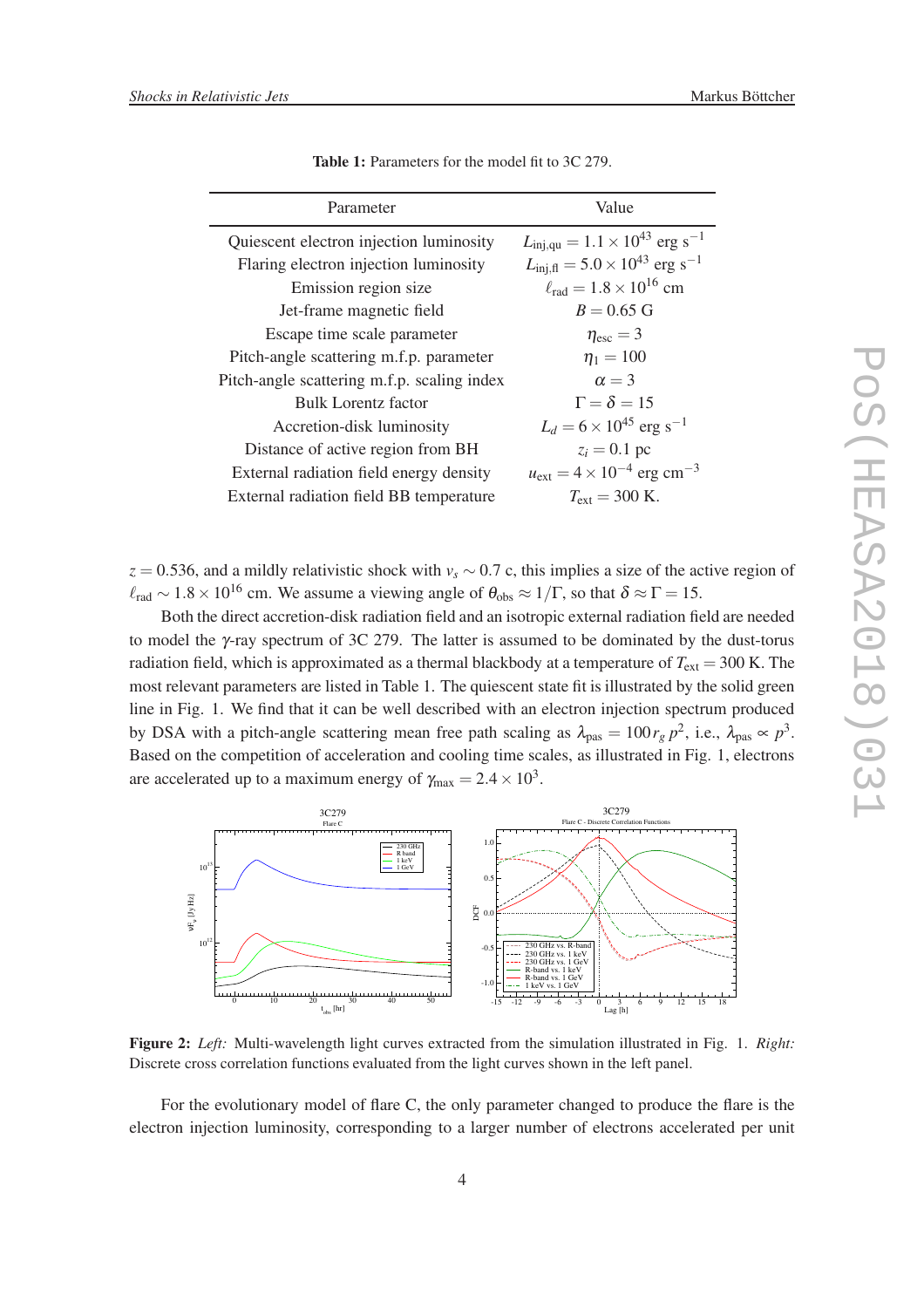time, without changing the characteristics of the acceleration process. The green curves in Fig. 1 show SEDs during the rising phase of the flare, the solid yellow curve indicates the snap-shot SED during the peak of flare C, while the remaining yellow curves illustrate the decaying part of the flare. The resulting light curves in the mm radio, optical, X-ray and GeV γ-ray bands are illustrated in the left panel of Fig. 2, while cross-correlations are shown in the right panel of Fig. 2.

The model predicts, as expected, that the optical and  $\gamma$ -ray light curves are closely correlated with zero time lag, as those bands are produced by synchrotron and Compton emission from electrons of similar energies and therefore comparable cooling times. The X-ray emission is expected to lag behind the optical and  $\gamma$ -ray emissions by  $\sim$  8 hr, while the mm radio band is expected to show an even longer delay behind optical and γ-rays, with slightly weaker correlation. Unfortunately, the light curve coverage in existing data (including those for 3C 279 in [16]) is not sufficient for a meaningful comparison of our predictions with data.



Figure 3: Hardness-intensity diagrams extracted from the same flare simulation illustrated in Figs. 1 and 2.

Figure 3 shows the hardness-intensity diagrams extracted from our simulatons to flare C. While only very weak spectral variability is predicted in the optical and GeV  $\gamma$ -ray bands, pronounced counter-clockwise spectral hysteresis (harder rising-flux spectra; softer decaying-flux spectra) is expected in the mm radio and X-ray bands. Such spectral hysteresis has so far only been clearly identified in the X-ray spectra of high-frequency peaked BL Lac objects (e.g., [26]), where the Xray emission is synchrotron-dominated. Observing such features in other wavelength bands would enable stringent constraints on the magnetic field in the emission region (see, e.g., [5]). Such a goal is quite challenging in the GeV band because of limited count statistics in *Fermi*-LAT observations. Summary: We have presented the first time-dependent coupled DSA + radiation-transfer simulations, based on the MC simulations of DSA by [25] and the electron dynamics and radiation transfer modules of [6, 8]. This has been applied to a specific multi-wavelength flare of 3C 279, namely Flare C of [16], which was selected because of its approximately equal flare amplitudes in the optical, X-rays, and GeV  $\gamma$ -rays. The evolving spectra can be well modeled by assuming that the shock passage through an active region in the jet affects primarily the number of electrons accelerated via DSA. The model predicts well-correlated variability in the optical and GeV  $\gamma$ -ray bands and between mm radio and X-ray bands. The mm radio and X-ray band variability also is well correlated with the optical and γ-rays, but lags behind those variations by  $\sim$  8 – 10 hours. Spectral